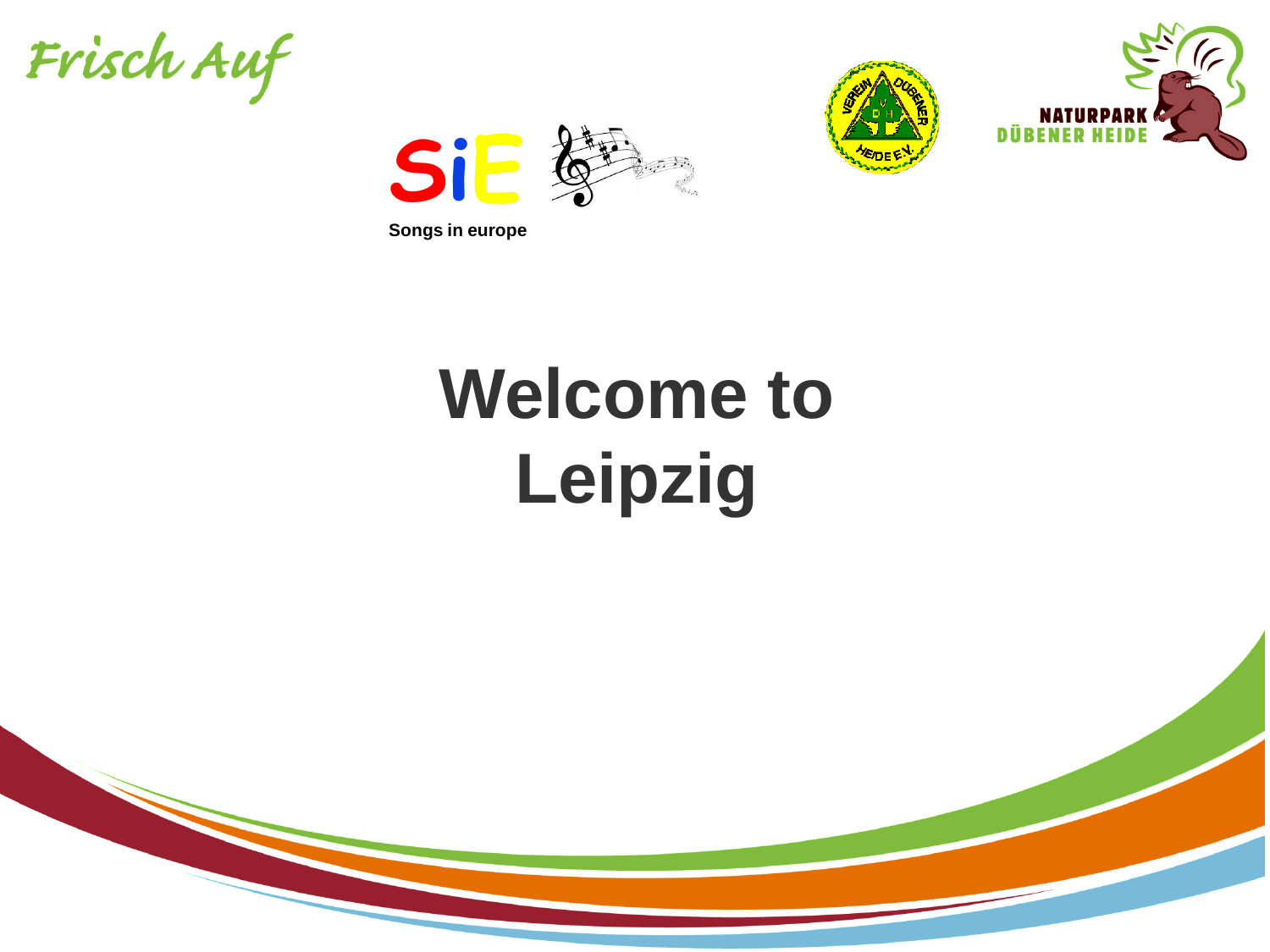



**Leipzig is a city in the federal state of Saxony.** 

**It has a population of 551,871 inhabitants ; 1,001,220 residents in the larger urban zone**

**Leipzig has been a trade city since at least the time of the Holy Roman Empire. The city sits at the intersection of the Via Regia and Via Imperii, two important trade routes.** 

**Leipzig was once one of the major European centers of learning and culture in fields such as music and publishing**

**Leipzig became a major urban center within the German Democratic Republic (East Germany) after World War II, but its cultural and economic importance decline despite East Germany being the richest economy in the Soviet Bloc. Leipzig later played a significant role in instigating the fall of communism in Eastern Europe through events which took place in and around St. Nicholas Church.**

**Since the reunification of Germany Leipzig has undergone significant change with the restoration of some historical buildings, the demolition of others, and the development of a modern transport infrastructure .**

**Leipzig today is an economic center, and the most livable city in Germany.**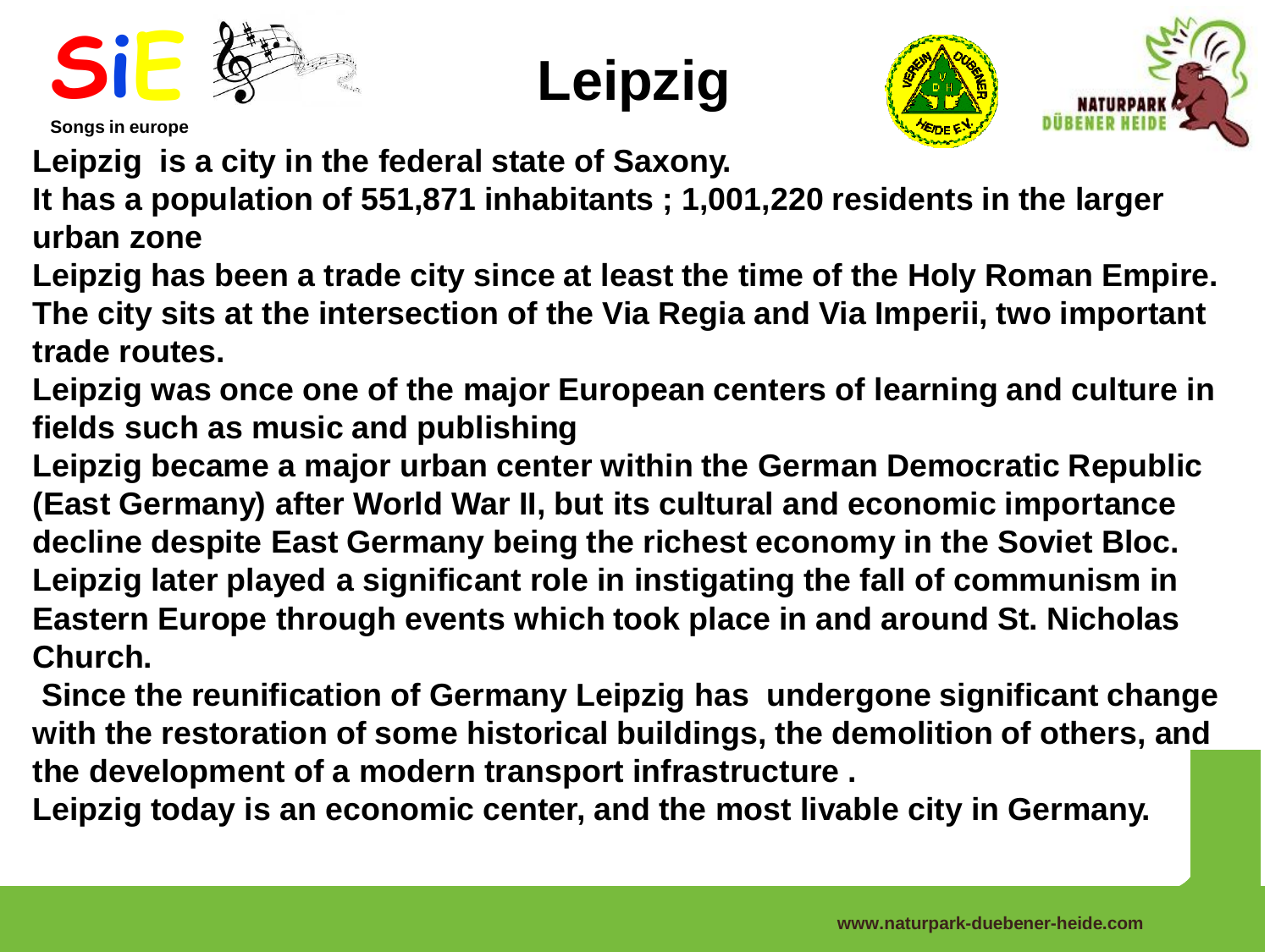



**The Thomanerchor (English: St. Thomas Choir of Leipzig) is a boys' choir in Leipzig.The choir was founded in 1212. At present, the choir consists of 92 boys from 9 to 18 years of age. The members, called** *Thomaner***, live in a boarding school, the** *Thomasalumnat***, and attend Thomasschule zu Leipzig a Gymnasium school with a linguistic profile and a focus on musical education. The younger members attend the primary school** *76. Grundschule in der Manetstraße***. Johann Sebastian Bach served as Thomaskantor director of the choir and church music in Leipzig, from 1723 to 1750. The Thomanerchor offers concerts across all of Germany (at least two big tours a year) and abroad. The choir also sings three times a week in the Thomaskirche "Motette" every Friday evening at 6 and every Saturday afternoon at 3, service on Sundays at 9 o'clock. The choir also sings at Protestant festivities. The children have vacations during the summer school vacations.**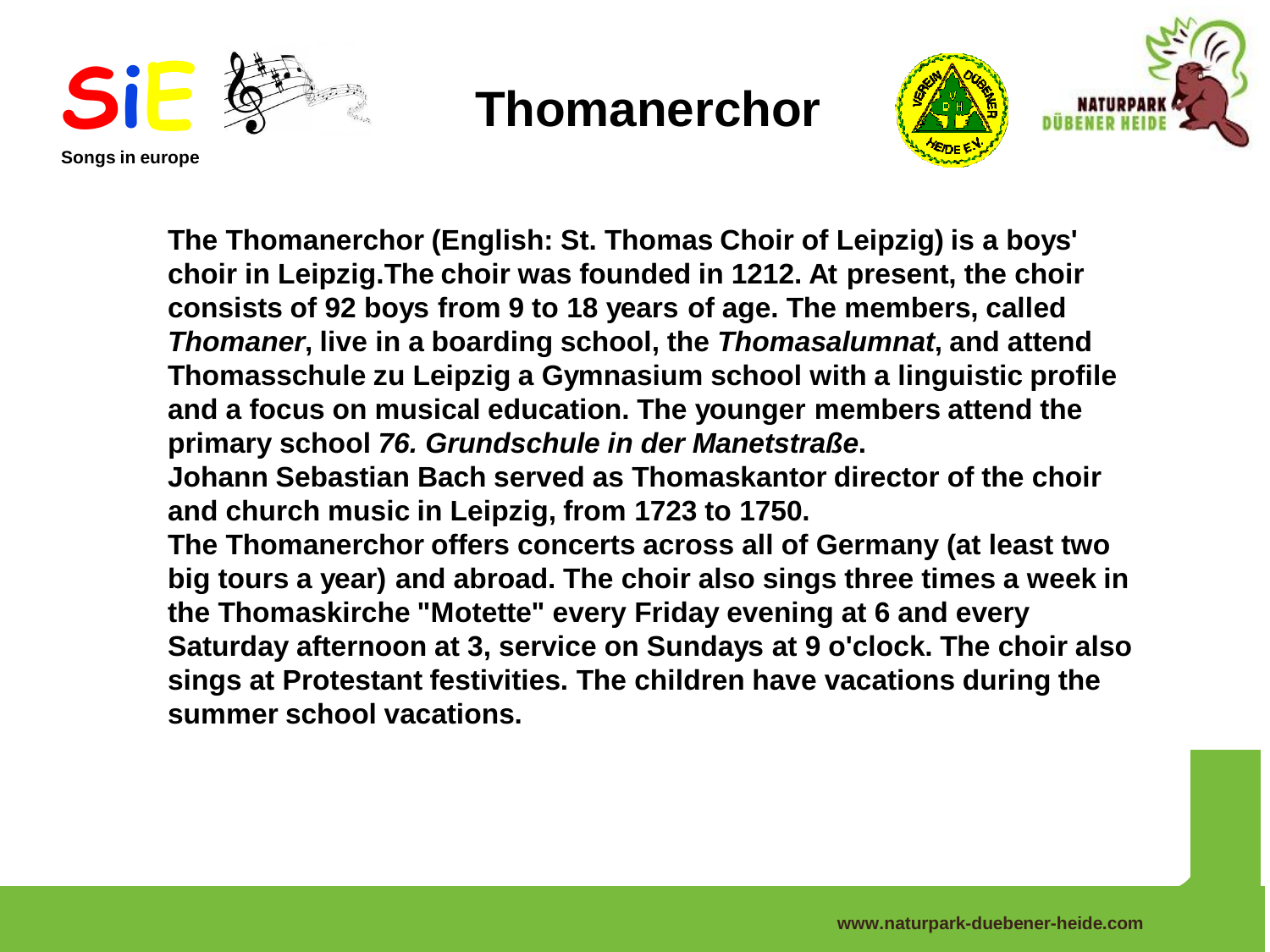

# **St. Thomas Church**



**Songs in europe**

**The Thomaskirche (St. Thomas Church) is a Lutheran church in Leipzig It is most famous as the place where Johann Sebastian Bach worked as a Kapellmeister, and as the current location of his remains.**

**There has been a church at the current site of the Thomaskirche since the 12th century. Between 1212 and 1222 the preceding church became the new St. Thomas Monastery of the Augustinian order. In 1217, The Minnesinger, or troubaddour Heinrich von Morungen bequeathed to the church a relic of St. Thomas as he entered the order of canons after a trip to India After several reconstructions (remains of an earlier Romanesque church were found during archaeological excavations), the current building, an example of late Gothic architecture, was consecrated by Thilo of Trotha, the Bishop of Merseburg, on April 10, 1496. The reformer Martin Luther preached here on Pentecost Sunday in 1539. Today, it is a Lutheran church.**

**The tower was first built in 1537 and reconstructed in 1702, leading to its current height of 68 meters.**

**The composer Johann Sebastian Bach was choir director at St. Thomas Church from 1723 until his death in 1750 and taught at its affiliated school. A statue of Johann Sebastian Bach by the Leipzig sculptor Carl Seffner that stands next to the church was dedicated in 1908**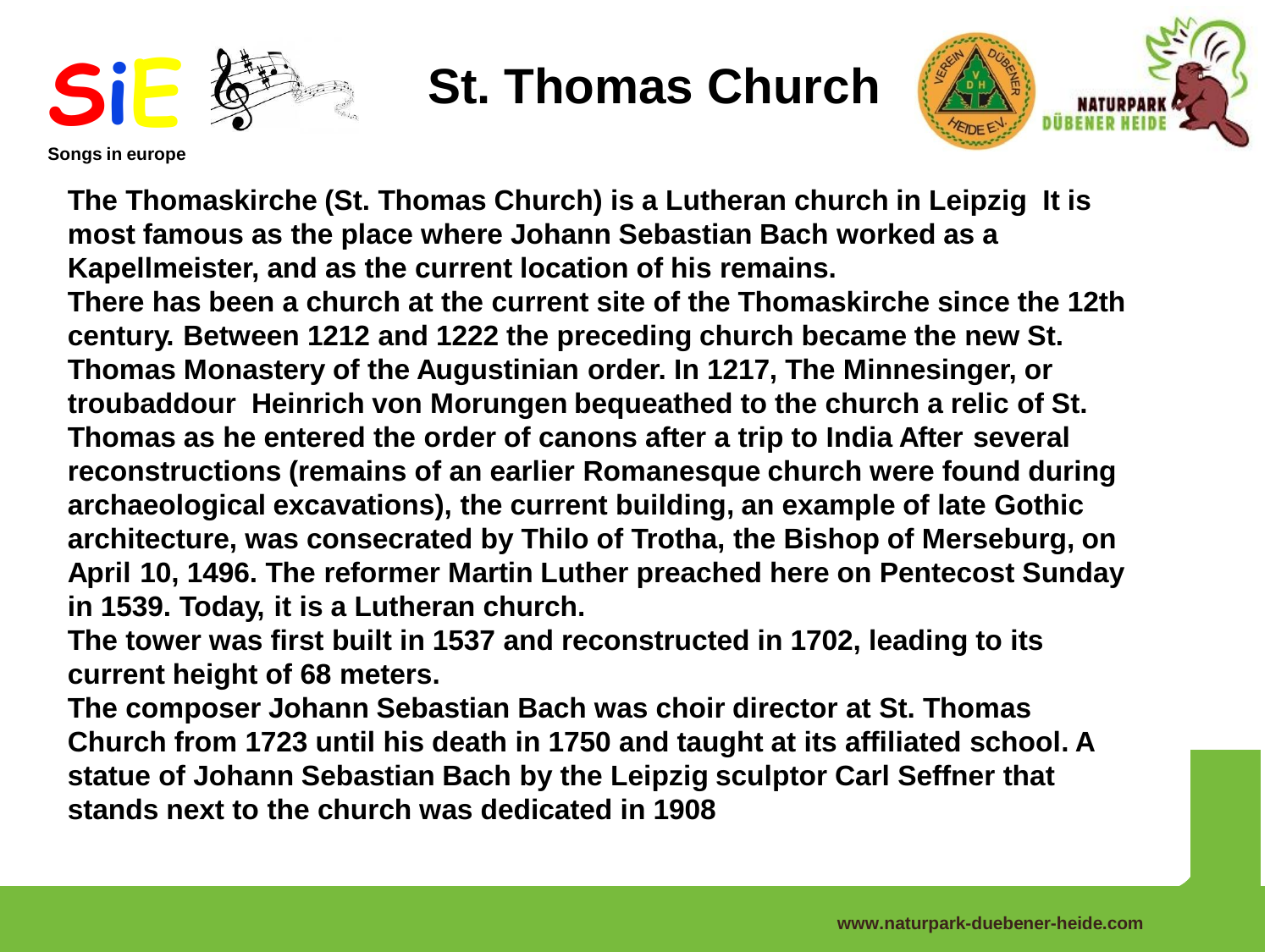

#### **SiE Johan Sebastian Bach**

**Johann Sebastian Bach (31 March 1685 – 28 July 1750) was a German composer and musician of the Baroque period. He enriched established German styles through his skill in counterpoint, harmonic and motivic organisation, and the adaptation of rhythms, forms, and textures from abroad, particularly from Italy and France. Bach's compositions include the** *Brandenburg Concertos***, the** *Goldberg Variations***, the Mass in B minor, two Passions, and over three hundred sacred cantatas of which nearly two hundred survive. His music is revered for its technical command, artistic beauty, and intellectual depth.**

- **Bach was born in Eisenach, into a great musical family. His father, Johann Ambrosius Bach, was the director of the town musicians, and all of his uncles were professional musicians. His father and his brother probably taught him to play the violin,harpsichord, the clavichord and exposed him to much contemporary music. Apparently at his own initiative, Bach attended St. Michael's School in Lüneburg for two years. After graduating he held several musical posts across Germany: he served as Kapellmeister,director of music, to Leopold, Prince of Anhalt-Köthen, Cantor of the Thomasschule in Leipzig, and Royal Court Composer to Augustus III Bach's health and vision declined in 1749, and he died on 28 July 1750. Modern historians believe that his death was caused by a combination of stroke and pneumonia**
- **Bach's abilities as an organist were respected throughout Europe during his lifetime, although he was not widely recognised as a great composer until a revival of interest and performances of his music in the first half of the 19th century. He is now generally regarded as one of the greatest composers of all time.**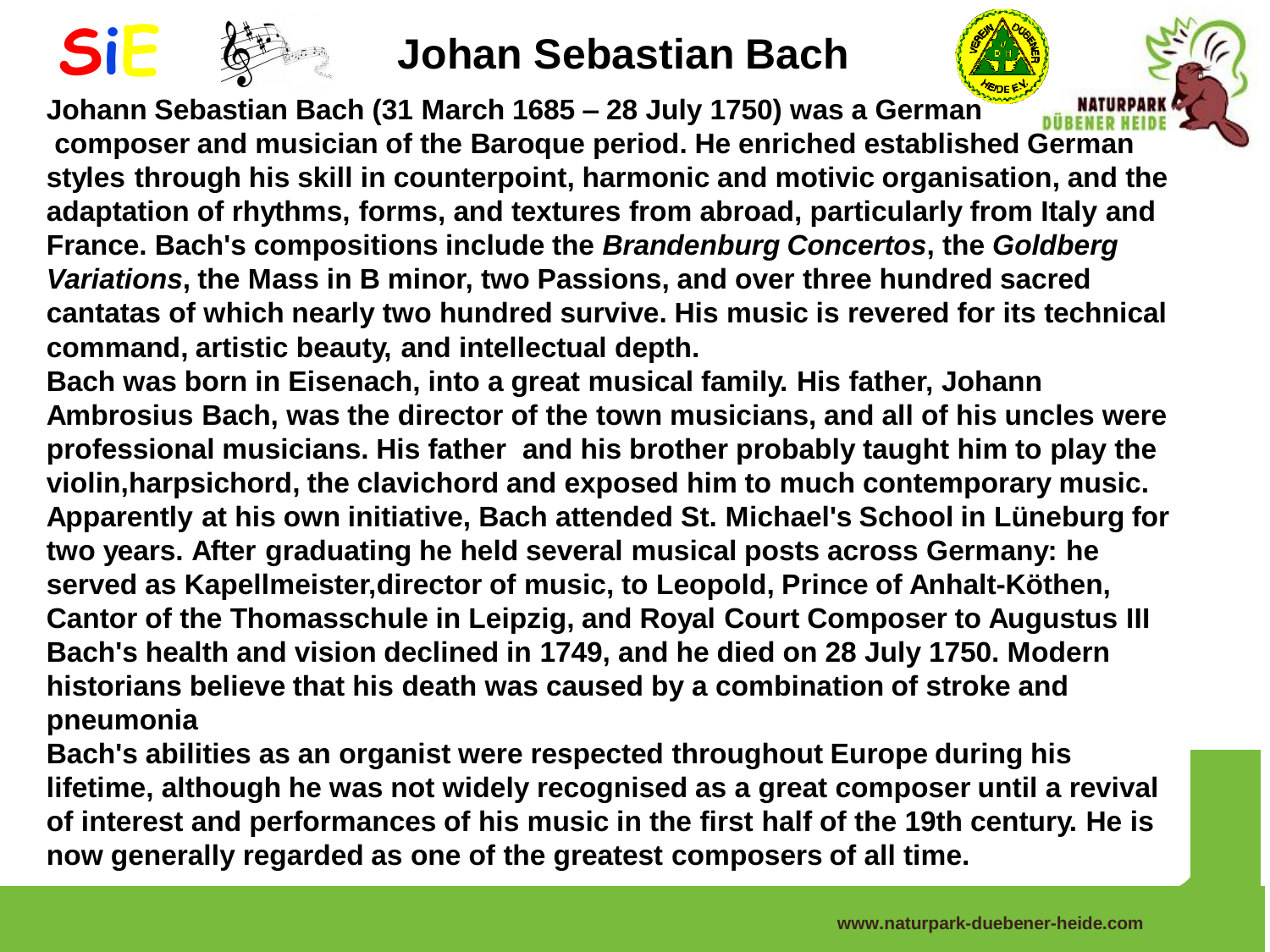





**The St. Nicholas Church (in German: Nikolaikirche) has long been one of the most famous in Leipzig, and rose to national fame in 1989 with the Monday Demonstrations when it became the centre of peaceful revolt against communist rule.**

**The church was built in about 1165 around the same time Leipzig was founded. It is named after St. Nicholas, the patron saint of merchants and wholesalers, and is situated in the very heart of the city at the intersection of two then important trade roads, the Via Regia and Via Imperii. It is built partially in the Romanesque style but was extended and enlarged in the early 16th century with a more Gothic style. In 1794 the interior was remodeled by German architect Johann Carl Friedrich Dauthe in the neoclassical style. The church has been a Protestant seat since 1539 after the Protestant Reformation, but the Catholic Church is allowed to use it too.**

**The church saw four of the five performances (including the premiere) of the** *St John Passion* **by Johann Sebastian Bach on Good Friday in 1724, 1728, 1732, and 1749 as well as many of his cantatas and oratorios performed by the Thomanerchor.**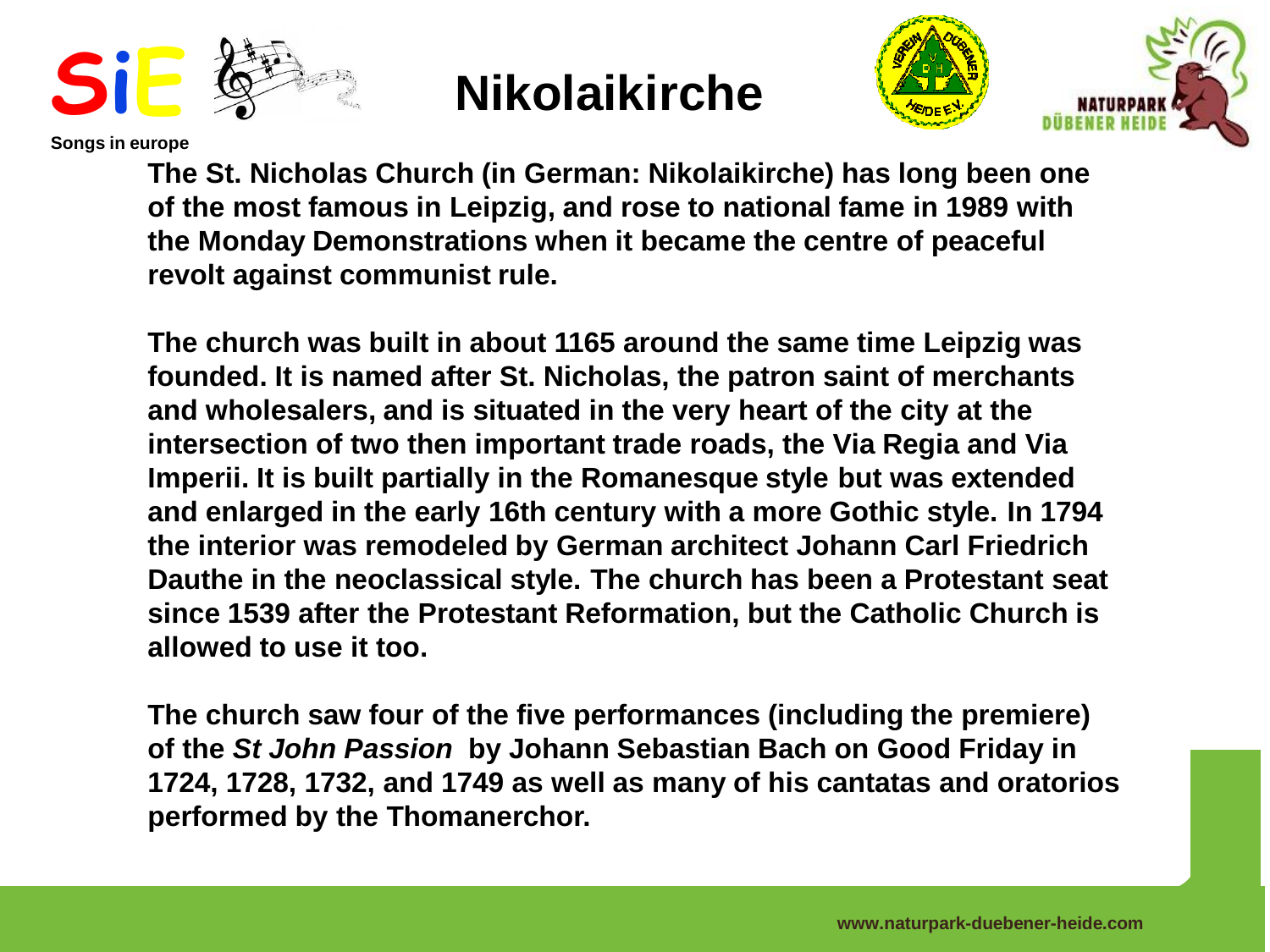### **The Leipzig Gewandhaus Orchestra**

**(Gewandhausorchester Leipzig) is a German symphony orchestra based in Leipzig. The orchestra is named after the concert hall in which it is based, the Gewandhaus). The orchestra's origins can be traced to 1743, when a society called the** *Grosses Concert* **began performing in private homes. In 1744 the** *Grosses Concert* **moved its concerts to the "Three Swans" Tavern. Their concerts continued at this venue for 36 years, until 1781. In 1780, because of complaints about concert conditions and audience behavior in the tavern, the mayor and city council of Leipzig offered to renovate one story of the Gewandhaus (the building used by textile merchants) for the orchestra's use. The motto** *Res severa est verum gaudium* **("a serious concern is true pleasure", or "true pleasure is a serious business" – from the Roman author Seneca was painted in the hall, suggesting the priorities of the sponsors. The orchestra gave its first concert in the Gewandhaus in 1781. The orchestra thus has a good claim to being the oldest continuing orchestra in Germany founded by the bourgeoise, while older orchestras were part of royal suites. In 1835, Felxis Mendelssohn became the orchestra's music director with the traditional title of** *Gewandhauskapellmeister***, and held the position with only one year's interruption until his death in 1847. The present Gewandhaus is the third building with the name. It was opened in 1981. Aside from its concert duties, the orchestra also performs frequently in the Thomaskirche and as the official opera orchestra of the Leipzig Opera.**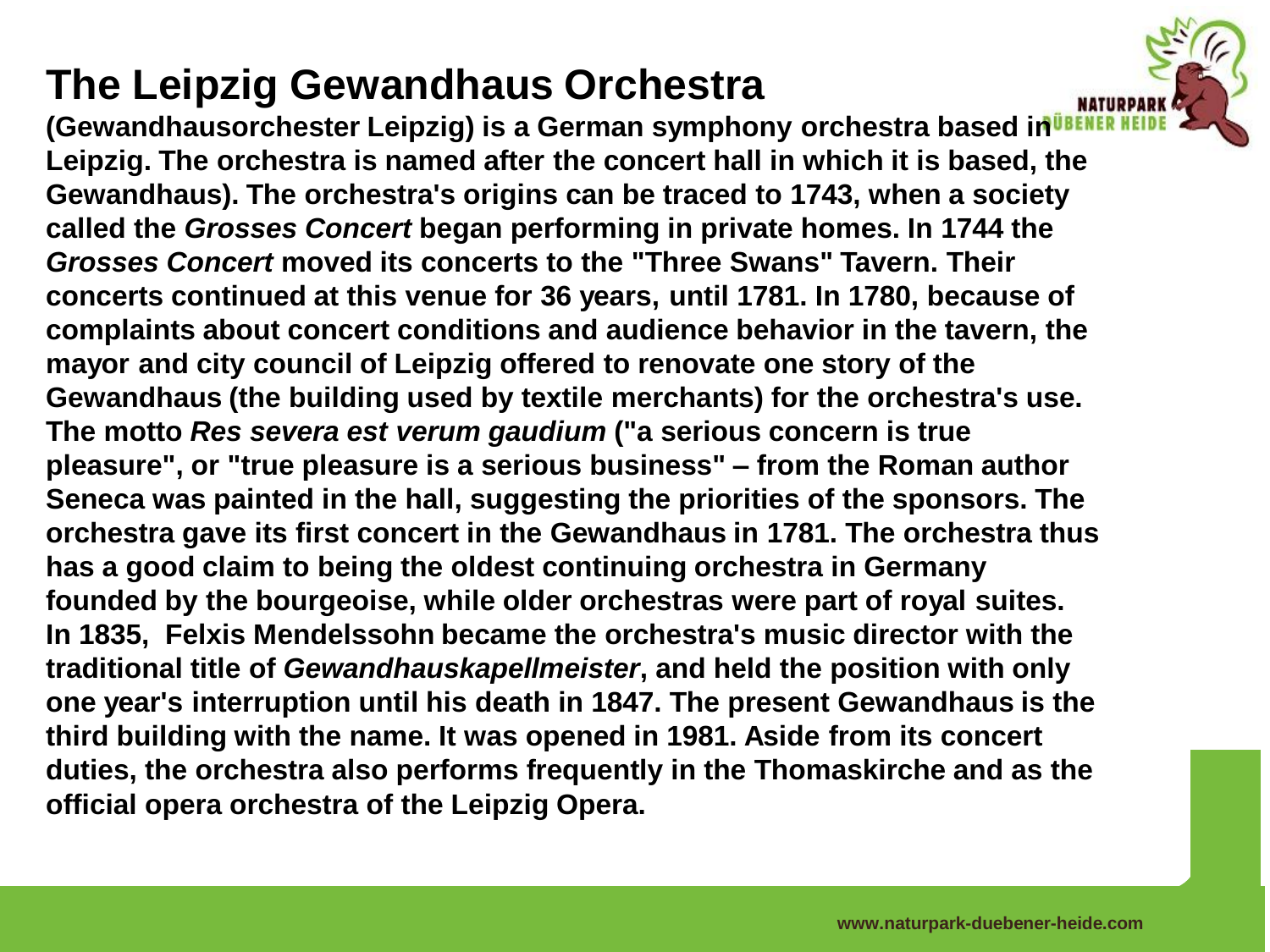



## **Gewandhaus**

**Gewandhaus is a concert hall in Leipzig , the home of the Leipzig gewandhouse Orchestra . Today's hall is the third to bear this name; like the second, it is noted for its fine acoustics. The first concert hall was constructed in 1781 by architect Johan** 

**Cral Friedrich Dauthe inside the** *Gewandhaus***, a building used by textile merchants.**

**The second Gewandhaus was designed by Martin Gropius. It opened on 11 December 1884, and had a main concert hall and a chamber music hall. It was destroyed in the fire-bombings of World War II between 1943 and 1944.**

**The third Gewandhaus on Augustusplatz opened on 8 October 1981, two hundred years after the Leipzig Gewandhaus Orchestra moved into the original hall.**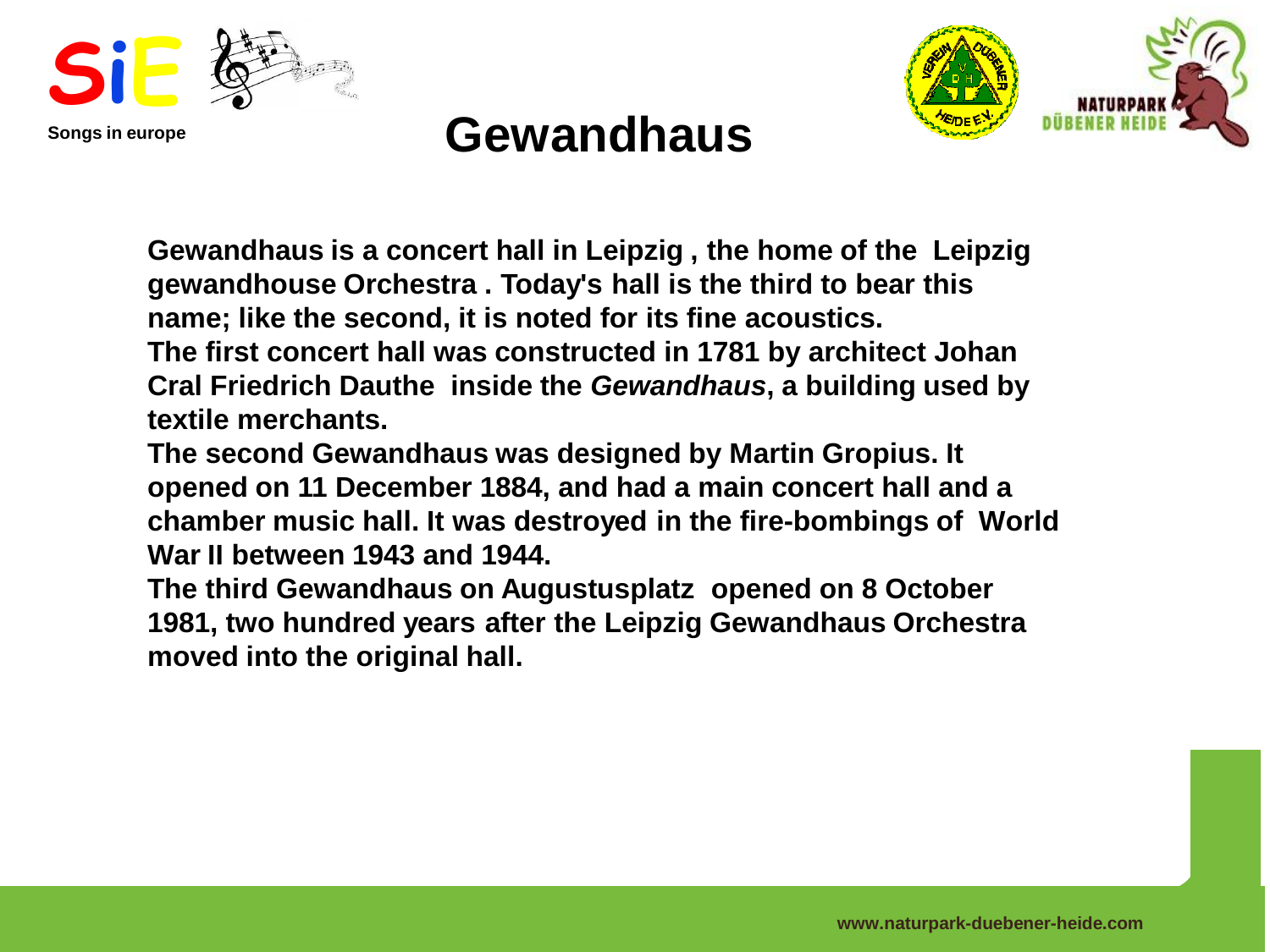





**Auerbachs Keller, Auerbach's Cellar in English, is the best known and second oldest restaurant inLeipzig dating to at least the first half of the fifteenth century. It was already one of the city's most important wine bars by the 16th century and is described in Johann Wolfgang von Goethe's play** *Faust I* **as the first place Mephistopheles takes Faust on their travels.**

**Auerbach's Cellar is located below the Mädlerpassage, a shopping arcade, at Grimmaische Straße 2 in Leipzig's historical district near the market.** 

**The restaurant has five historical dining rooms: the** *Fasskeller* **(***Barrel Cellar***),** *Lutherzimmer* **(***Luther Room***),** *Goethezimmer* **(***Goethe Room***),**  *Alt-Leipzig* **(***Old Leipzig***), and, since 1913, the** *Großer Keller* **(***Large Cellar***). There is also the** *Mephisto Bar* **on the floor above available for drinks.**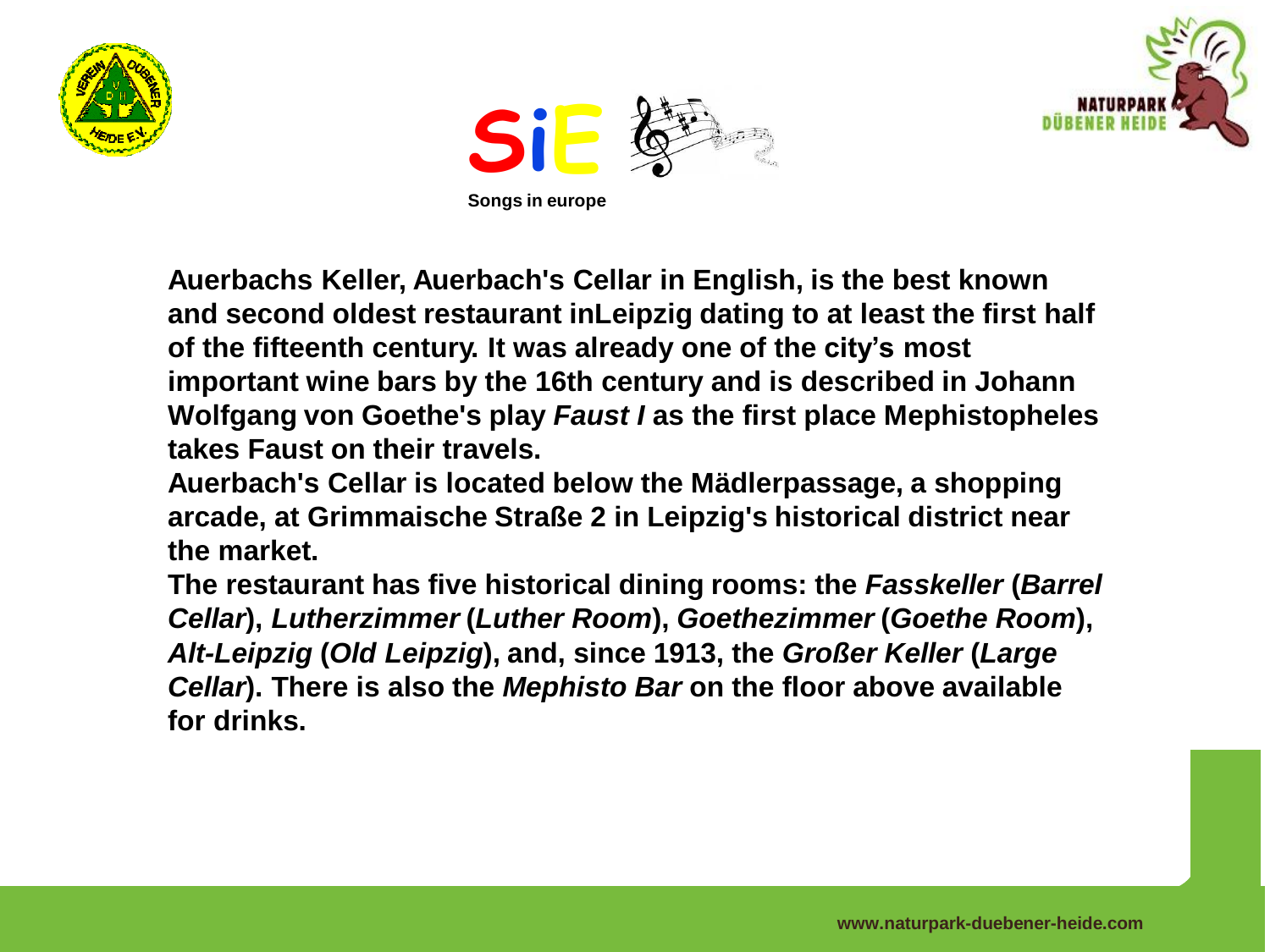



**Famous composers and musicans Who stayed in Leipzig**

**Johann Sebastian Bach Richard Wagner Felix Mendelsohn Bartholdy Robert and Clara Schumann Edvard Griek Gustav Mahler Erwin Schulhoff Kurt Masur**

**The path of Notes, a 5 km walk, connects all places of their work and live**